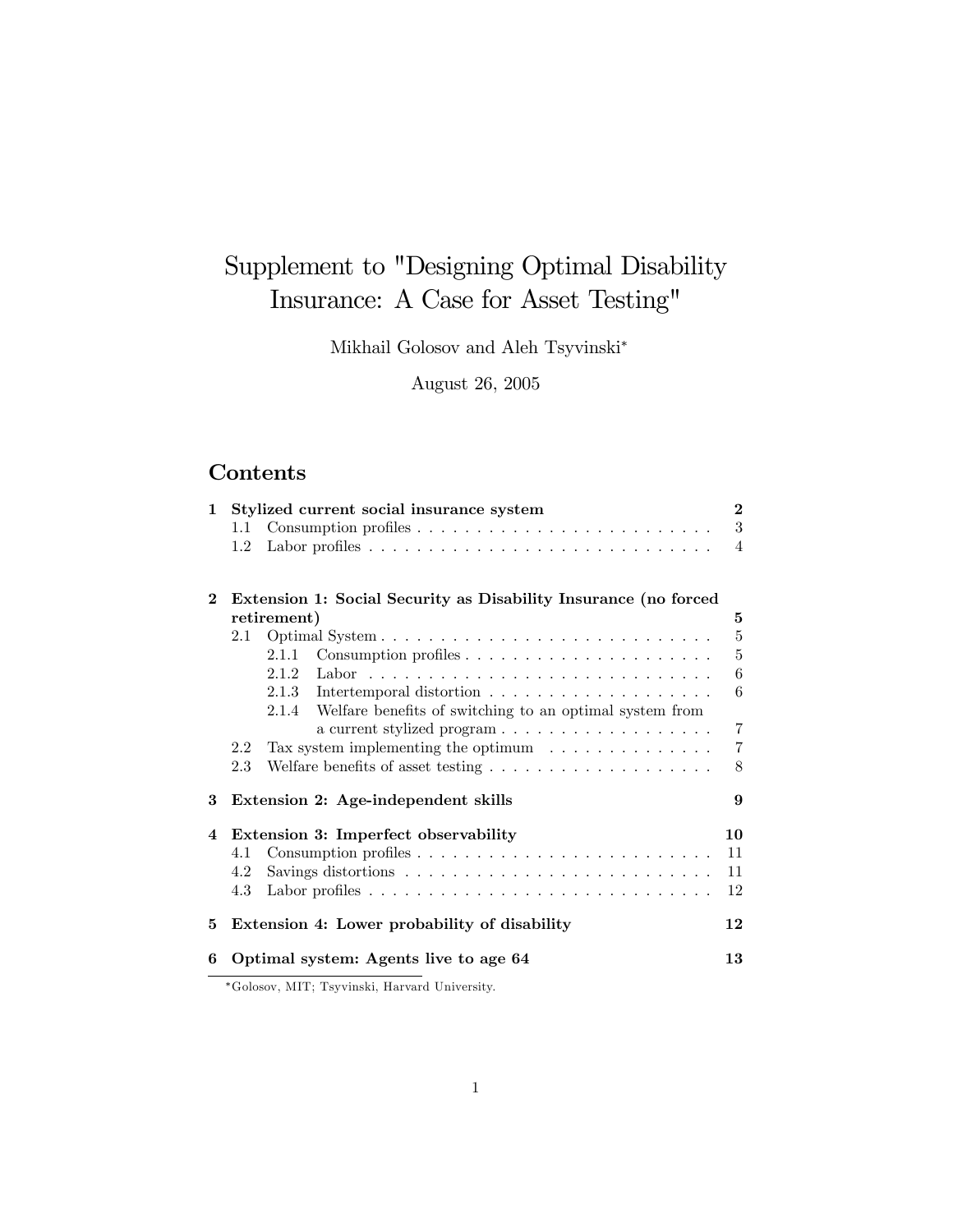### 1 Stylized current social insurance system

In this subsection we report a numerical solution to the problem with a stylized disability insurance system. The nature of a decision problem of an agent is as follows. In each period an agent can be either able or disabled. If an agent is able, he faces uncertainty about becoming disabled in the following period. With some probability an agent remains able, and with a complementary probability an agent becomes disabled. If an agent is disabled he does not work and receives a disability transfer. An agent's strategy consists of two parts: at what age to claim disability and how much to consume, save, and work. An agent can insure himself against disability risk by accumulating savings. However, savings provide only imperfect insurance, because the return on savings is not contingent upon disability status.

Pictures that follow show the probability of becoming disabled and the labor profile used in the paper.



Conditional probability of becoming disabled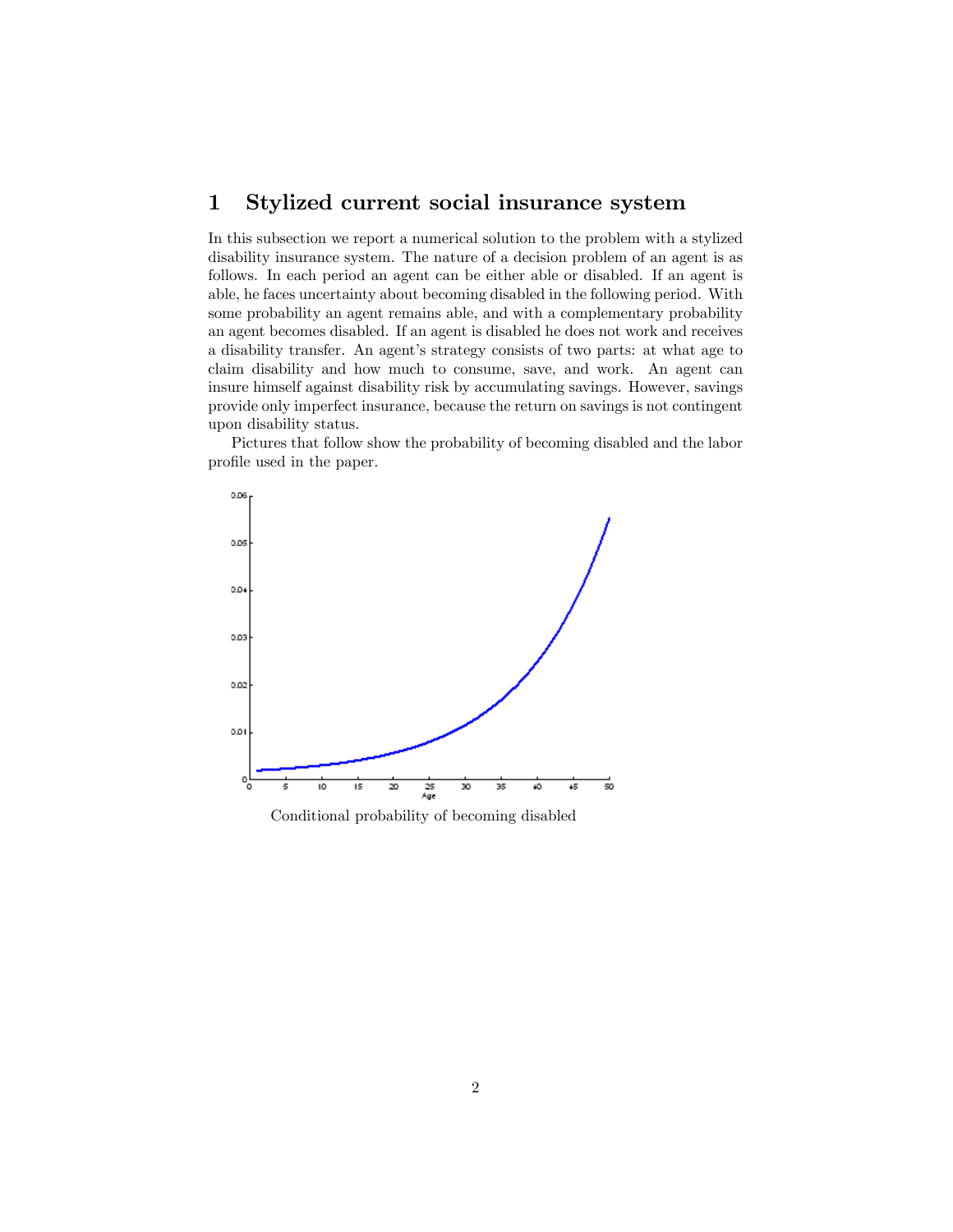

We report the results of computation of a stylized version of a disability insurance system. Agents choose to retire at age 62 ( $j = 37$ ), which is consistent with the data on retirement, since disability insurance in our model also provides retirement benefits for older agents. We now proceed to discuss consumption and labor decisions of agents. Results are summarized in the figure that follows.

#### 1.1 Consumption profiles

The uppermost line of the consumption graph represents consumption of agents who were able up to age 62 and then claimed disability benefits.

Consumption profiles have four distinct features:

(1) Consumption falls if an agent becomes disabled before age 62. Since there are no assets with a return contingent on disability, agents cannot fully insure against disability risk before age 62. For instance, consumption of an agent who became disabled at the age of 25 falls by 65 percent from 0.6 to 0.2. Consumption of a 55-year-old agent falls by the significantly smaller amount of 40 percent from 0.64 to 0.39.

(2) There is no drop of consumption at the age of retirement. An agent of age 62 applies for disability benefits regardless of whether he is truly disabled or not. After an agent chooses to claim disability, he no longer faces disability risk. Since the decision to claim disability is endogenous, an agent optimally saves capital to avoid a drop in consumption.

 $(3)$  The consumption profile decreases at a constant rate after an agent claims disability benefits. After an agent becomes disabled, he no longer faces uninsurable disability risk and can smooth his consumption by consuming capital income and disability transfers. Since a tax on savings is 15 percent, then the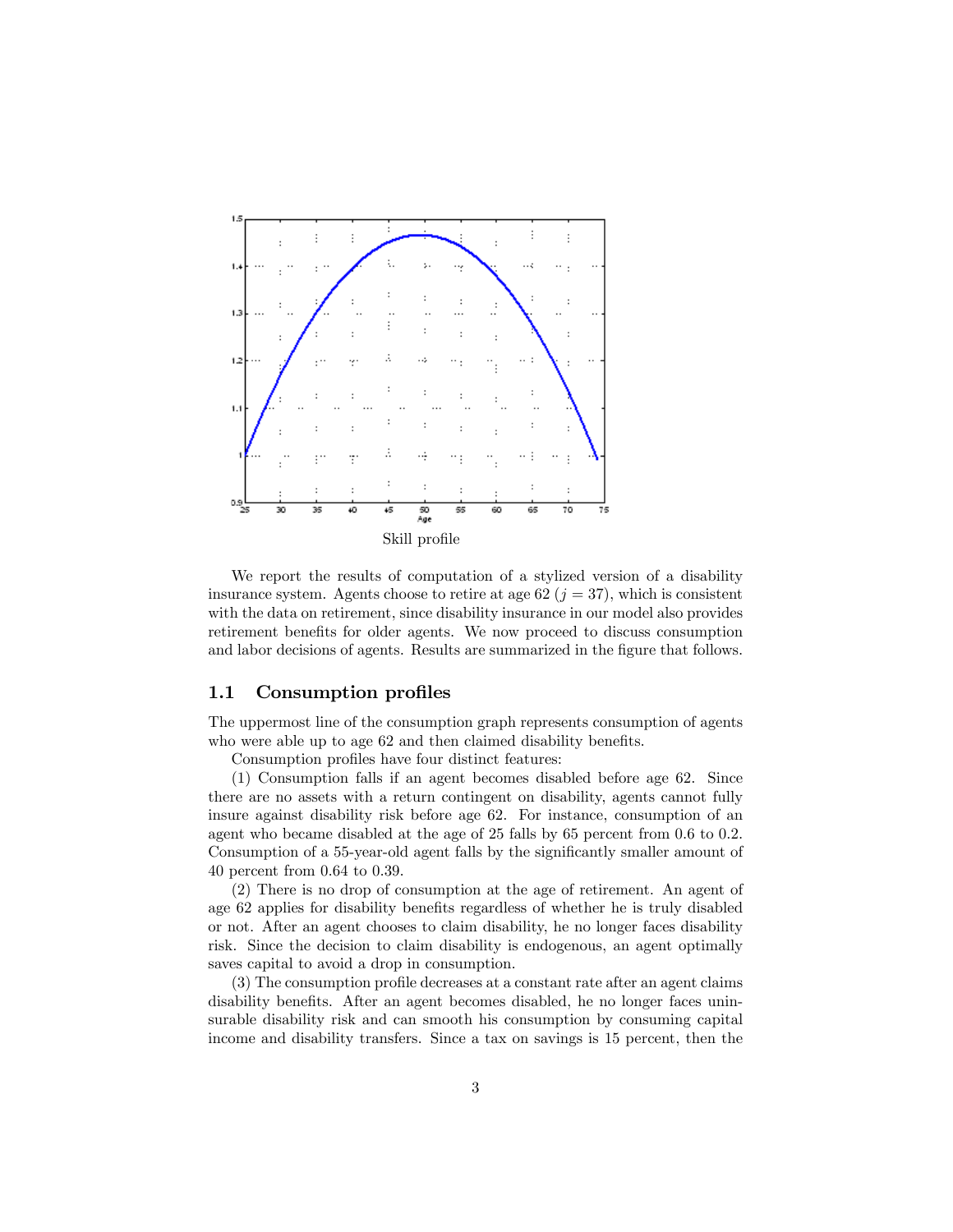consumption of a disabled agent will decline at a constant rate.

(4) A consumption replacement ratio depends mainly on two factors: the shape of the skill profile and the time remaining to retirement. The closer an agent is to retirement, the better he can smooth his consumption, and the consumption replacement ratio increases. An agent with higher skills has higher earnings and a higher consumption replacement ratio. When agents retire, their replacement ratio is equal to one.

#### 1.2 Labor profiles

The labor profile reflects the shape of the skill profile. Agents work the most around the age of 50 when they are most productive, then decrease their work hours. At the age of 62 agents claim disability and stop working.



Stylized DI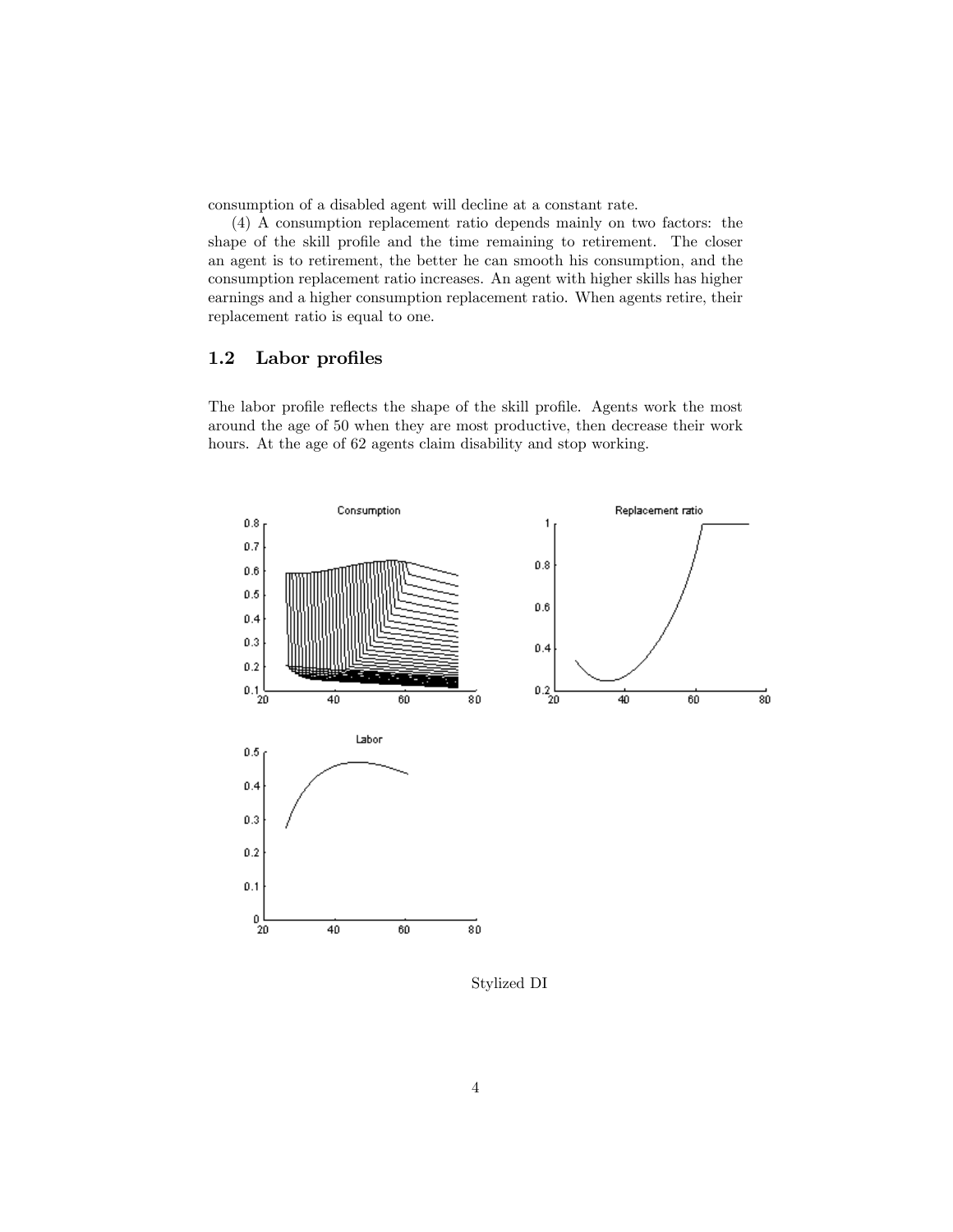## 2 Extension 1: Social Security as Disability Insurance (no forced retirement)

We consider a model of the Social Security as optimal disability insurance. One of the explanations for the existence of the Social Security system is its role as an optimal "retirement insurance". Diamond and Mirrlees (1978, pp. 331-332) view a setup similar to ours as a general way of modelling Social Security system, including the old age portion (also see Mulligan and Sala-i-Martin 1999). The Social Security system can be viewed as mandatory government insurance against becoming disabled (not being able to work) at old ages. While Social Security benefits are conditioned on retirement, in this modification of the model we condition benefits on a more fundamental risk  $-$  disability, that makes work very difficult or impossible. We consider a setup in which agents are not forced to retire at age 64. In particular, agents live for 75 years, the probability of becoming disabled is computed to this age, and there is no mandatory requirement.

#### 2.1 Optimal System

In this section we describe numerical characterization of the optimal system without mandatory retirement.

#### 2.1.1 Consumption profiles

We report consumption profiles in the figure below. The thick solid line represents the consumption  $c_t$  of agents who were able all their lives. This consumption is monotonically increasing with the duration of agent's work history. The social planner partially rewards the agent for working in period t by allocating him higher continuation value, which leads to higher consumption at future dates.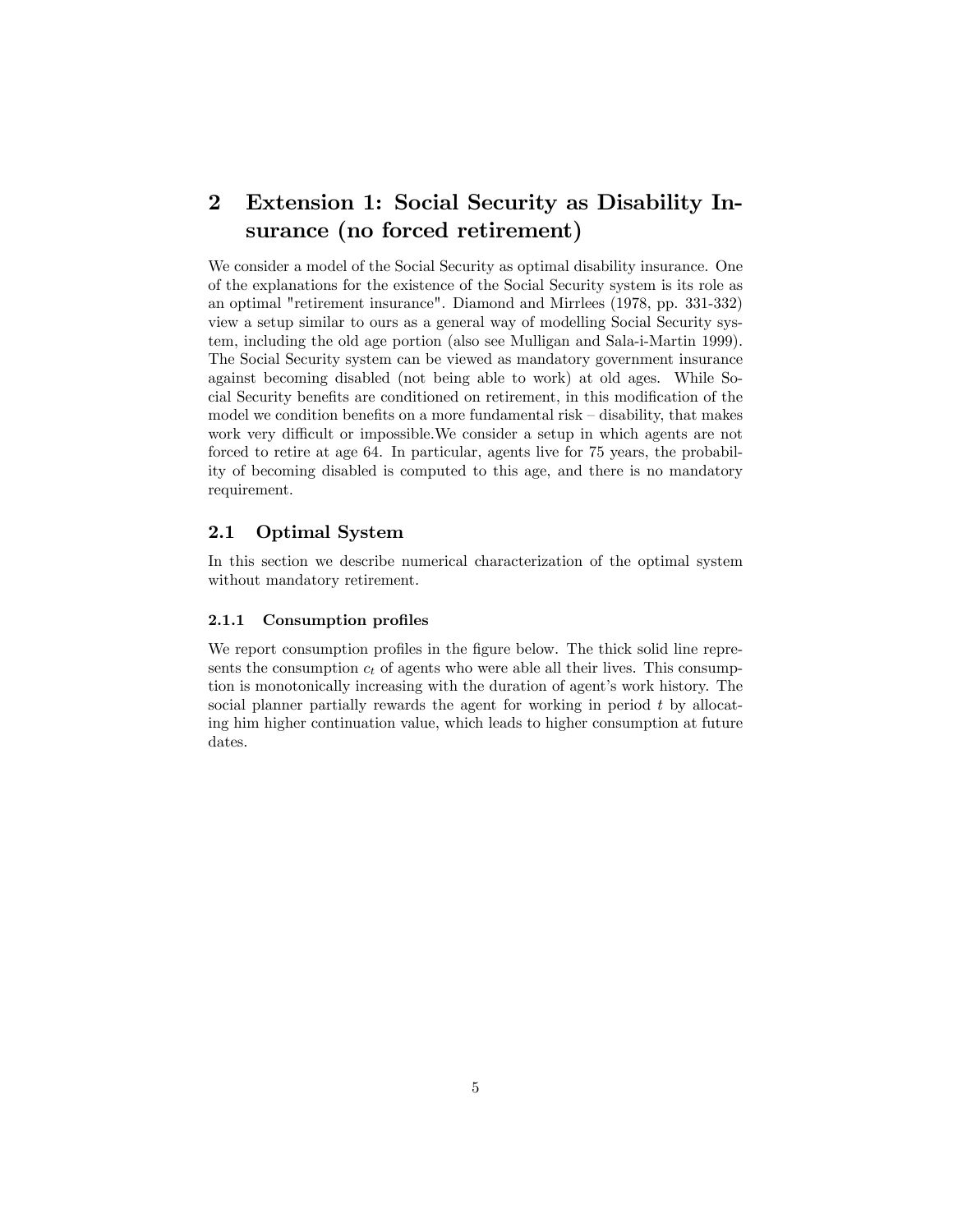

and without asset-test (thin lines).

#### 2.1.2 Labor

A solid line in the Ögure below represents optimal labor allocations. the In this economy it is optimal for all able agents to work. Optimal allocations are influenced by two effects in a way similar to the consumption profiles. Agents who are 45 to 55 year old and have the highest skills spend about 45 percent of their time working. Younger and older people are not as productive and work less.



2.1.3 Intertemporal distortion

We find the intertemporal distortion to be quantitatively significant. The wedge grows from 3 percent at age 24 to 10.5 percent at age 56, and decreases to 2 percent at age 74.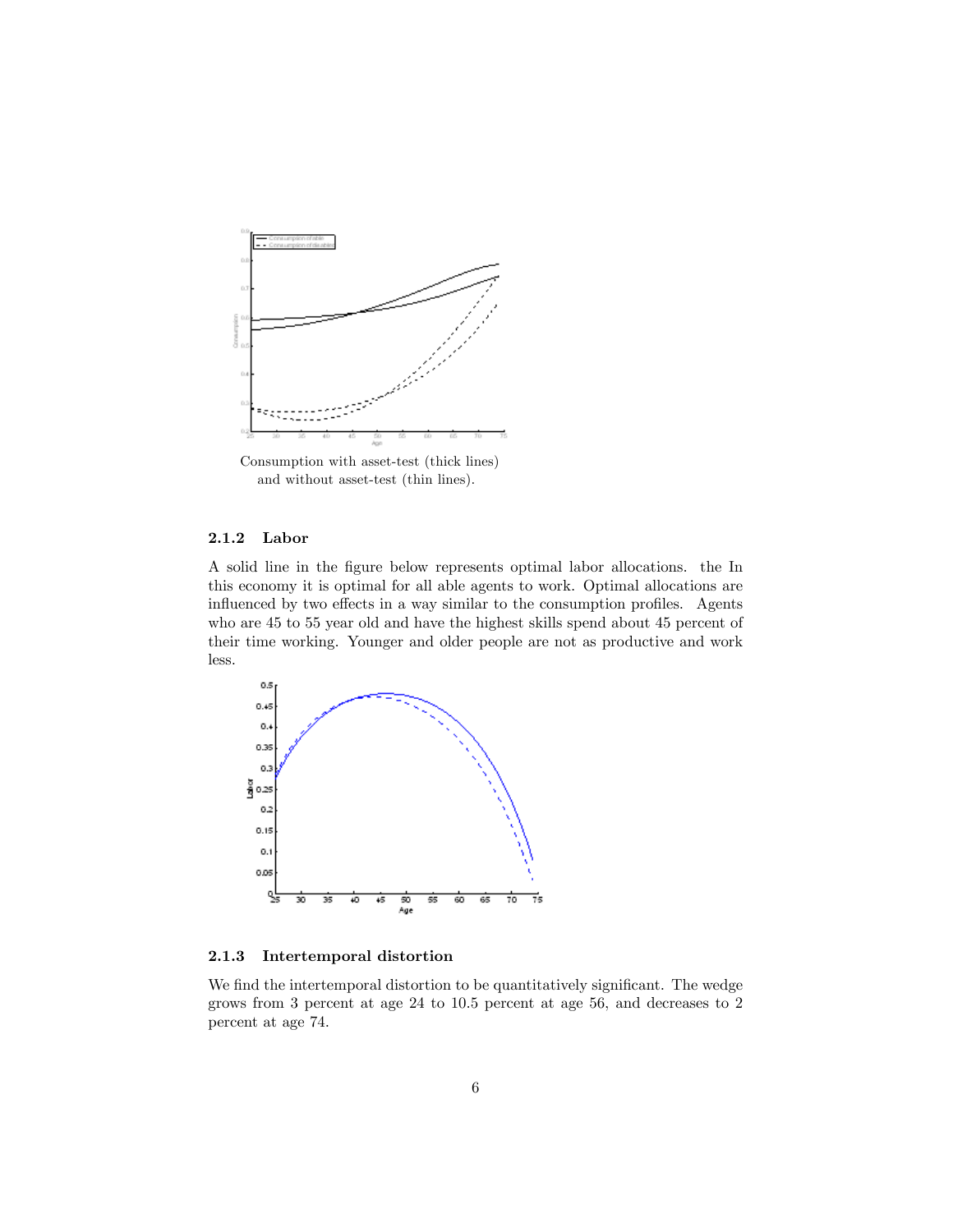![](_page_6_Figure_0.jpeg)

Intertemporal wedge in the optimal system

#### 2.1.4 Welfare benefits of switching to an optimal system from a current stylized program

The welfare gain of a switch to the optimal insurance system from a stylized current social security system is equivalent to an increase of consumption by 3.6 percent for each history.

#### 2.2 Tax system implementing the optimum

We calculate and plot asset limits and transfers to disabled. Asset limits are eventually increasing because agents become wealthier as they accumulate more capital. That is also the reason that disability transfers are decreasing as agents receive a larger proportion of their income from savings. One interpretation of this system is that individuals who became disabled early in life receive large transfers, while those who become disabled later are supposed to supplement their lower disability transfers with savings accumulated while able.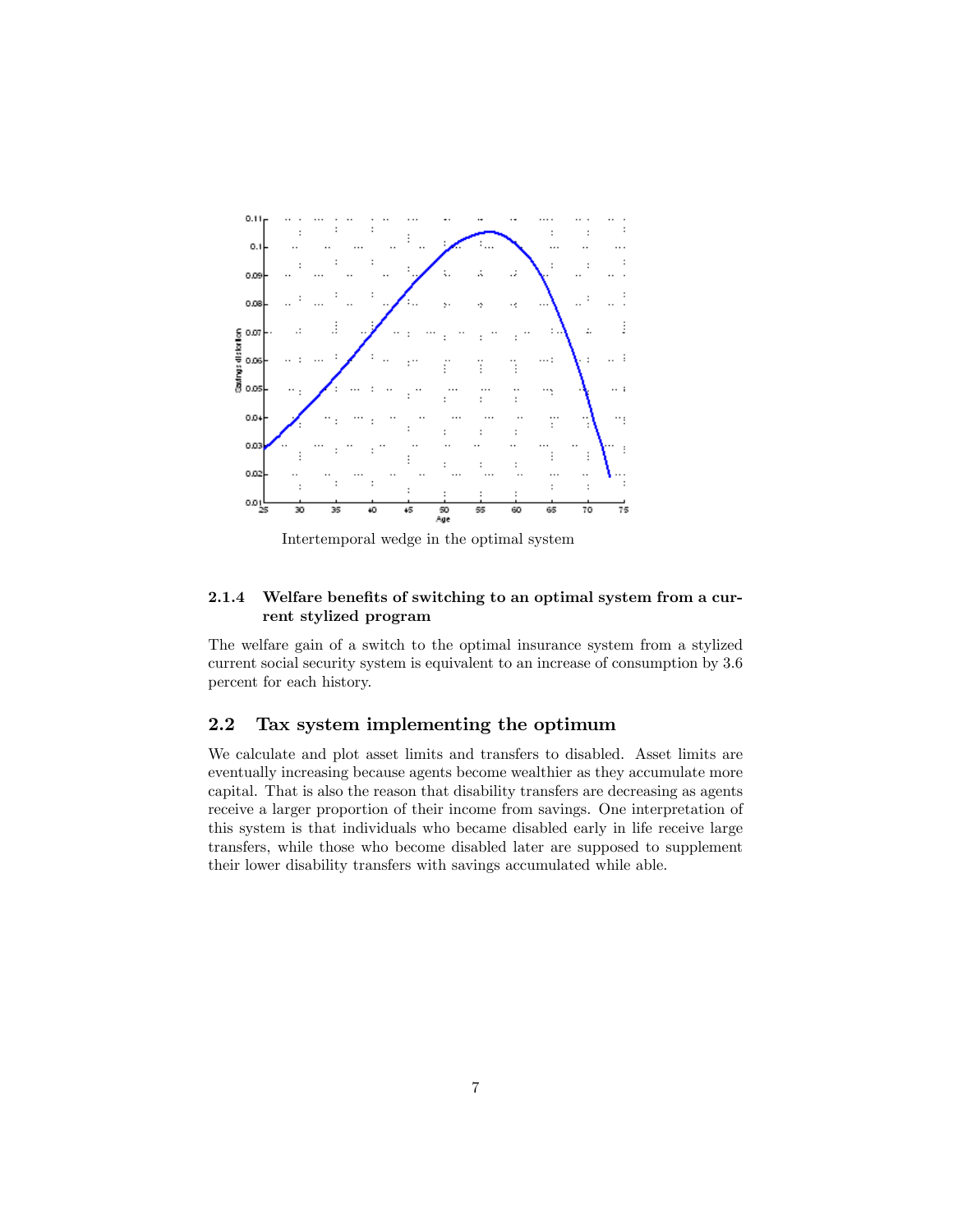![](_page_7_Figure_0.jpeg)

### 2.3 Welfare benefits of asset testing

In the figure of consumption above, we compare the solution to the problem with asset testing (thick lines) to that of the problem without asset testing (thin lines). In the latter case, the planner does not have an ability to distort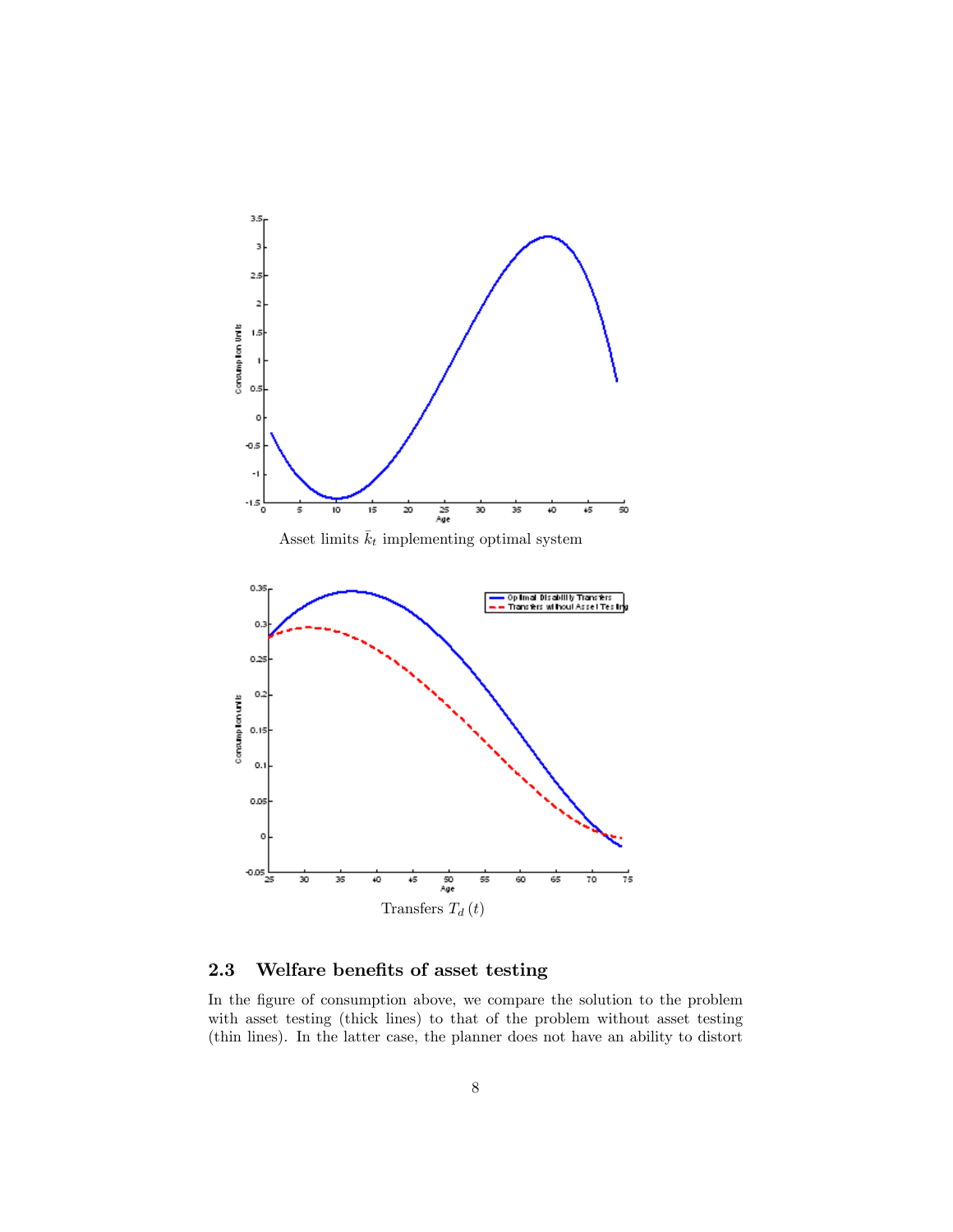an intertemporal margin.

In the figure of labor, we plot labor allocations with and without asset testing (solid and dashed lines, respectively). The labor profiles for both cases are virtually identical until age 40. After age 40, the absence of asset test implies that it is more difficult to provide incentives to work, and there is a smaller amount of labor provided.

In the figure of transfers, we plotted with a dashed line optimal disability transfers for the model where asset testing is not allowed. It is evident from this figure that asset testing allows a significant increase in the level of disability transfers.

We use the following method to measure welfare gains from switching to an optimal system. We find that proportional increase in consumption by 0.65 percent for each history under the optimal system without asset testing produces the same lifetime utility as the lifetime utility in an optimal system with asset testing. This number indicates a significant gain to asset testing as the amount of consumption of disabled (the size of the program) in the model is equal to 4.7 percent of the total consumption in the optimal solution. The size of the program of 4.7 percent of total consumption is consistent with the current spending on Social Security and healthcare of elderly and disabled in the U.S.

### 3 Extension 2: Age-independent skills

This subsection describes the characteristics of a version of a social planner's problem in which agents are forced to retire and in which the skills of able agents are constant across the lifetime and are equal to one. We are interested in analyzing this case because features of the optimal contract are no longer distorted by encouraging the most productive agents of ages 40 to 50 to work, and we can better understand the incentive effects of the optimal system.

First, consumption of disabled agents are increasing at all ages because the social planner wants to reward agents who have longer working histories. Second, the savings distortion is increasing everywhere and is larger than the savings distortion with the age-dependent skill profile. The savings distortion is very similar in shape to the conditional probability of disability. Finally, labor is decreasing with the age of the agents.

The welfare benefit of asset testing in such model is equal to 0.35 percent.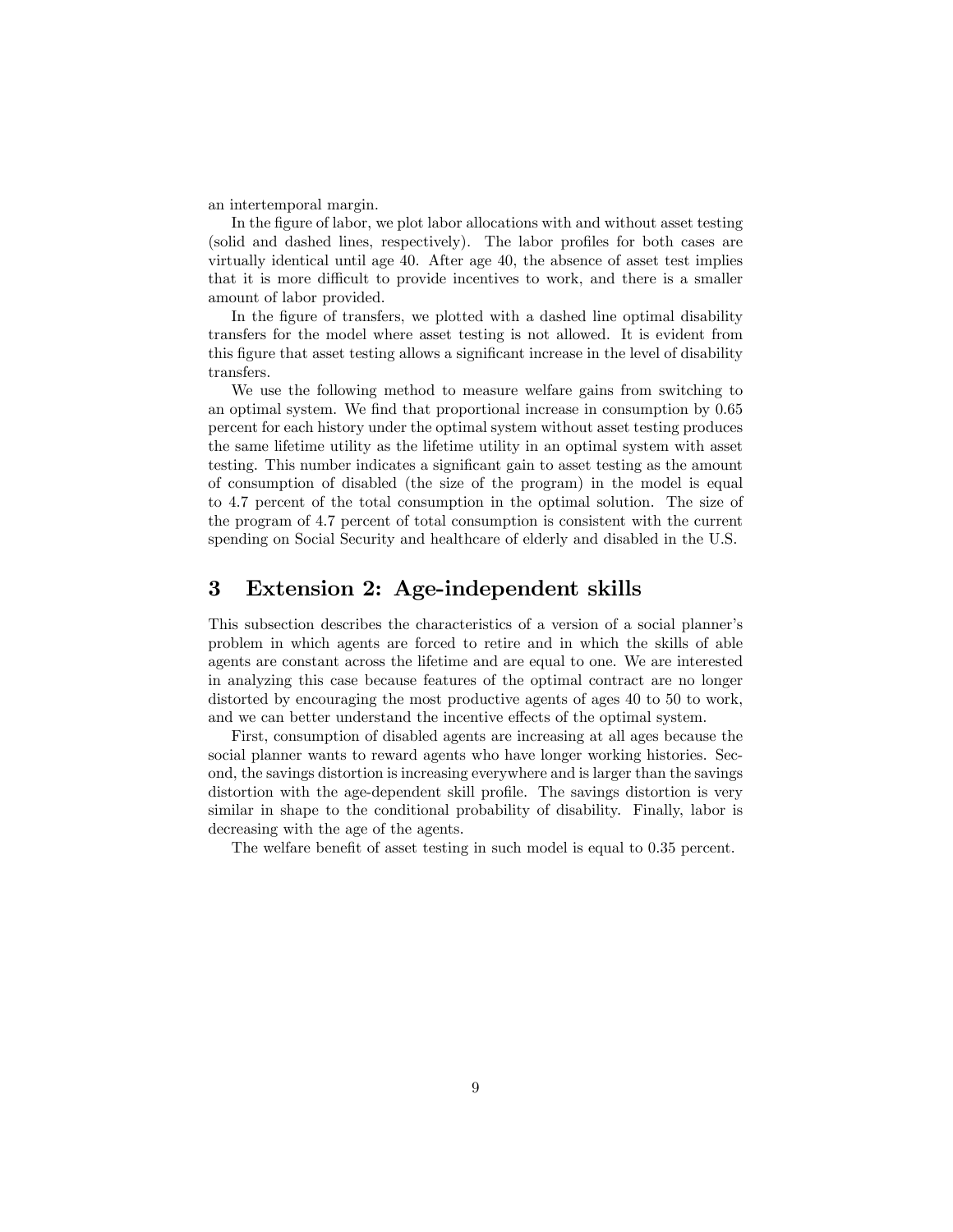![](_page_9_Figure_0.jpeg)

Consumption with asset-test (thick lines) and without asset-test (thin lines).

![](_page_9_Figure_2.jpeg)

Labor with asset-test (solid) and without asset-test (dashed).

# 4 Extension 3: Imperfect observability

In this section we show how to modify the social planner's problem to include imperfect observability of disability. In practice, disability is partially unobservable, especially since there is no uniform and objective definition of disability. While it is possible to improve the quality of the screening process, evaluations of disability will probably always involve some subjective judgement, especially in the cases of multiple impairments, pain, or mental illness. (See Mashaw 1983 for further discussion of this issue.)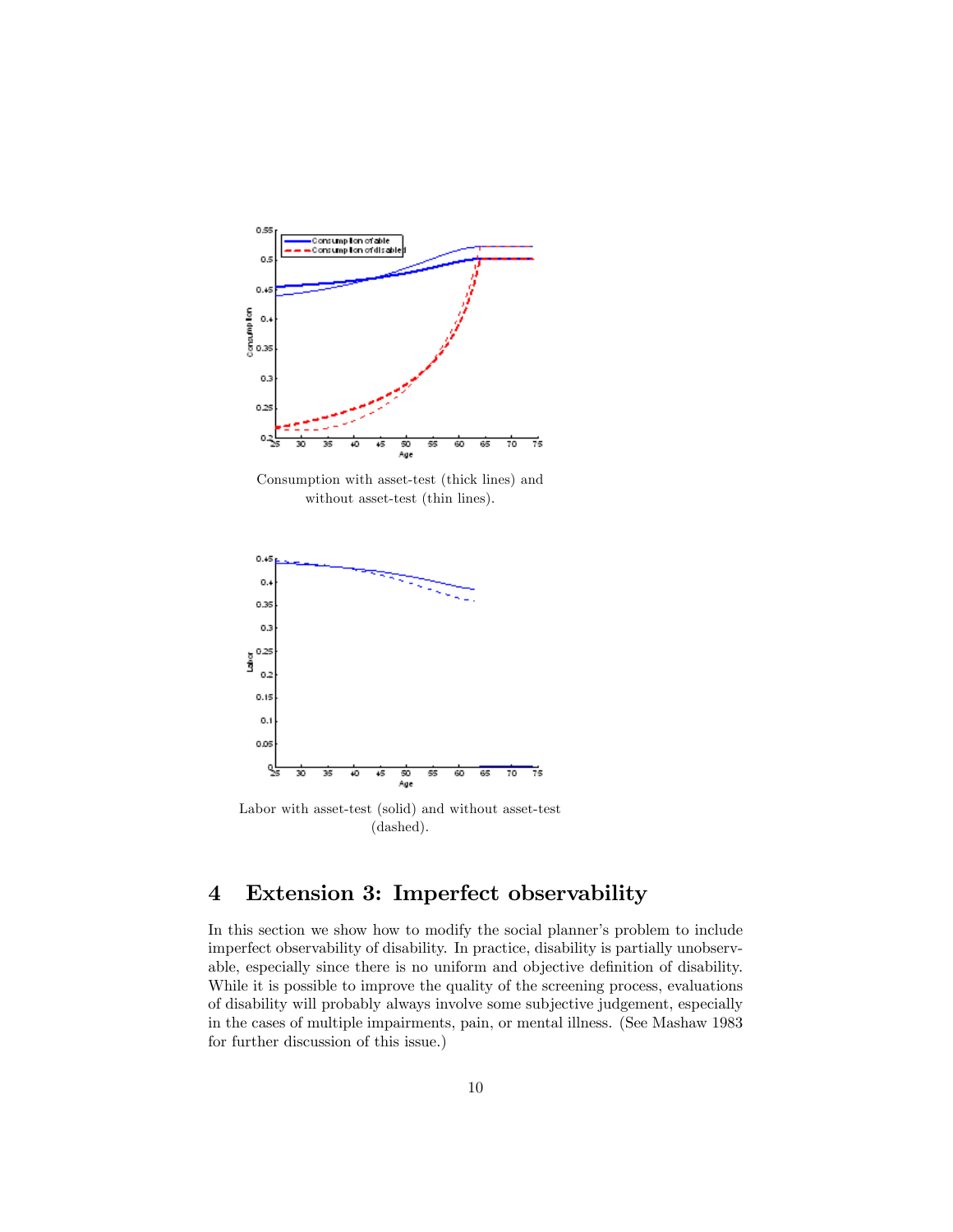We incorporate imperfect monitoring in the problem in the following way. Assume that a social planner has an imperfect monitoring technology that has an award error of  $p^m$ . We model the cost of application as a percentage of a yearly consumption that is lost if an agent applies for disability benefits. In practice, the first step in determining the eligibility for disability benefits is whether an applicant "earns any sufficient gainful activity," that is earns more than \$780 per month. For an able individual, applying for disability benefits means forgoing wages he is currently earning for the duration of the application process, which is on average equal to six months. We chose application costs to be equal 15% of the yearly consumption. This cost is calculated from a loss of utility in consumption terms for an agent who does not work for 6 month and receives roughly \$5000 for half a year. We set  $p^m = 50$  percent following Bound and Burkhauser (1999) and Bound, et al. (2002) to reflect the fact that, historically, half of individuals who apply for disability insurance are awarded benefits.

We report the results of computation of an optimal program with imperfect monitoring in the figure below.

Introducing a monitoring technology implies that incentive constraints are relaxed, since deviators will be detected with the probability  $p^m$  and receive only 85 percent of consumption. Optimal allocations with imperfect monitoring will be closer to the solution to the problem without informational frictions. Recall that in the problem with observable disability the consumption of able agents is equal to the consumption of disabled agents and is constant over time; the savings distortion is also equal to zero.

#### 4.1 Consumption profiles

Even though the fall in consumption after becoming disabled is significant, it is smaller than in the case of no monitoring. The consumption replacement ratio is higher than in the benchmark case and is explained by the fact that agents become more insured. For instance, the consumption of a 25-year-old agent falls by 40 percent, and the consumption of a 60-year-old agent falls by approximately 30 percent. The consumption fall is approximately three-Öfth of the consumption fall for the case with no monitoring.

#### 4.2 Savings distortions

The savings distortion is lower, representing the fact that static as well as dynamic incentives are improved. The savings distortion remains quantitatively significant, but it is approximately a third of the size of the distortion in the case of unobservable disability. The distortion grows from 0:8 percent at age 25 to  $2.5-3$  percent around age 50, and decreases to almost zero at age 74.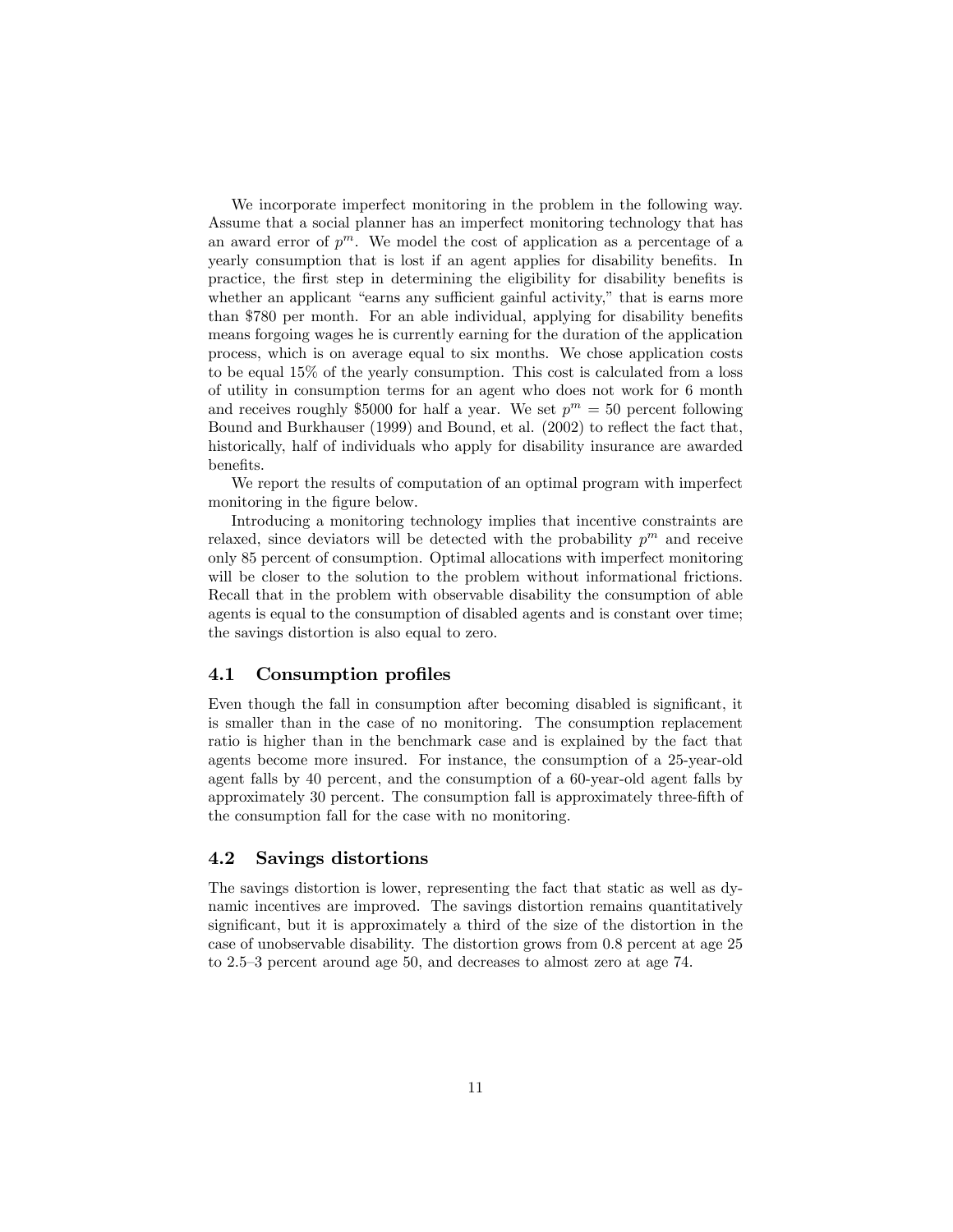#### 4.3 Labor profiles

The labor profile is higher than in the case with no monitoring. At the age of 25 agents spend around 27 percent of their time working, whereas at the age of 74 agents work 12 percent of their time.

![](_page_11_Figure_2.jpeg)

Optimal system: imperfect monitoring

## 5 Extension 4: Lower probability of disability

This model is specified to provide robustness to a different sepcification of probabilities of being disabled. We divide the probabilities used in the paper by two. The difference in welfare of the system with asset testing and the best system without asset testing is 0.3 percent of consumption. We present the results below.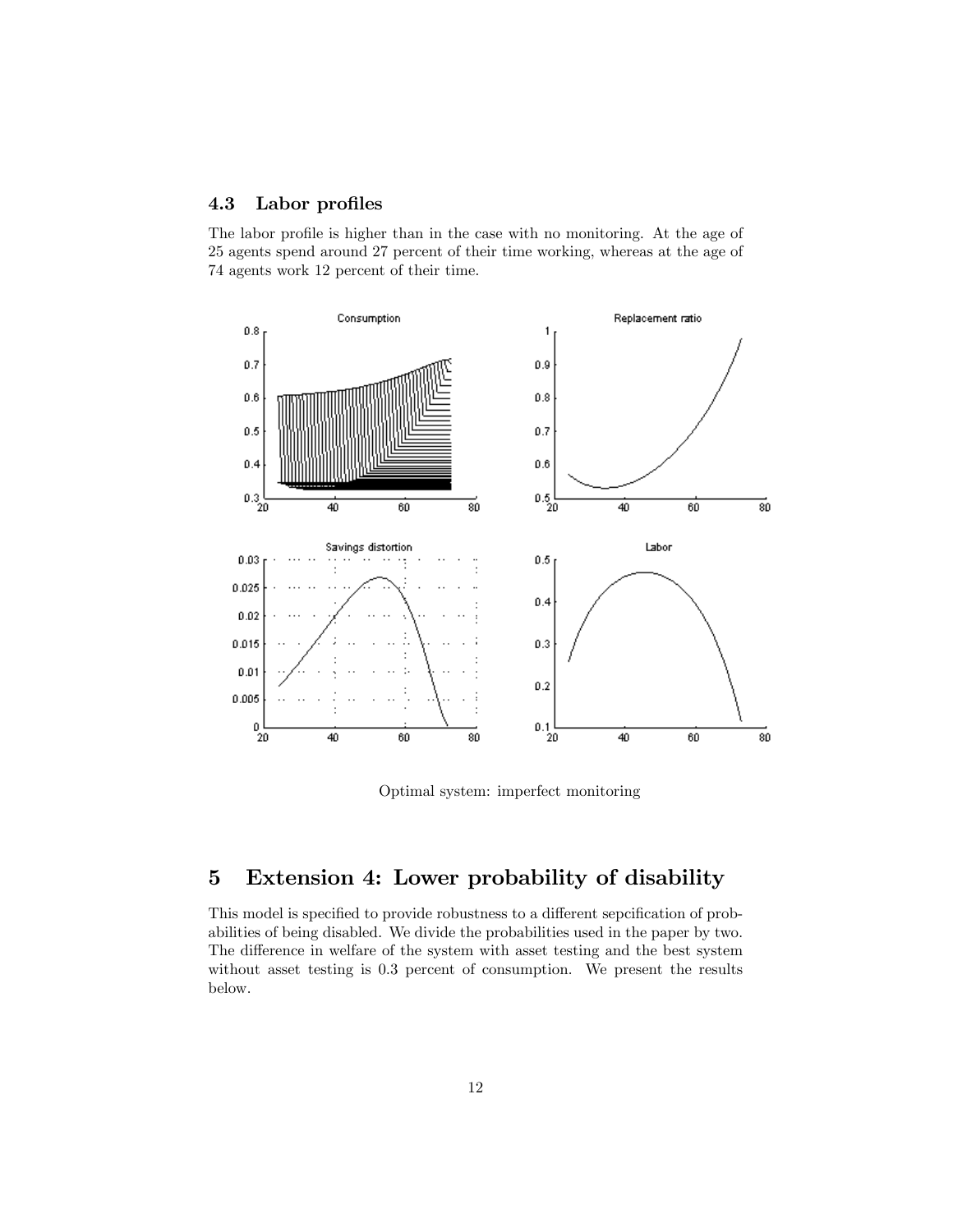![](_page_12_Figure_0.jpeg)

Consumption with asset-test (thick lines) and without asset-test (thin lines).

![](_page_12_Figure_2.jpeg)

Labor with asset-test (solid) and without asset-test (dashed).

# 6 Optimal system: Agents live to age 64

Finally, we report the results of compitation from the model in which agents leave to 64 years. The welfare gains of asset testing are equal to 0.8 percent.